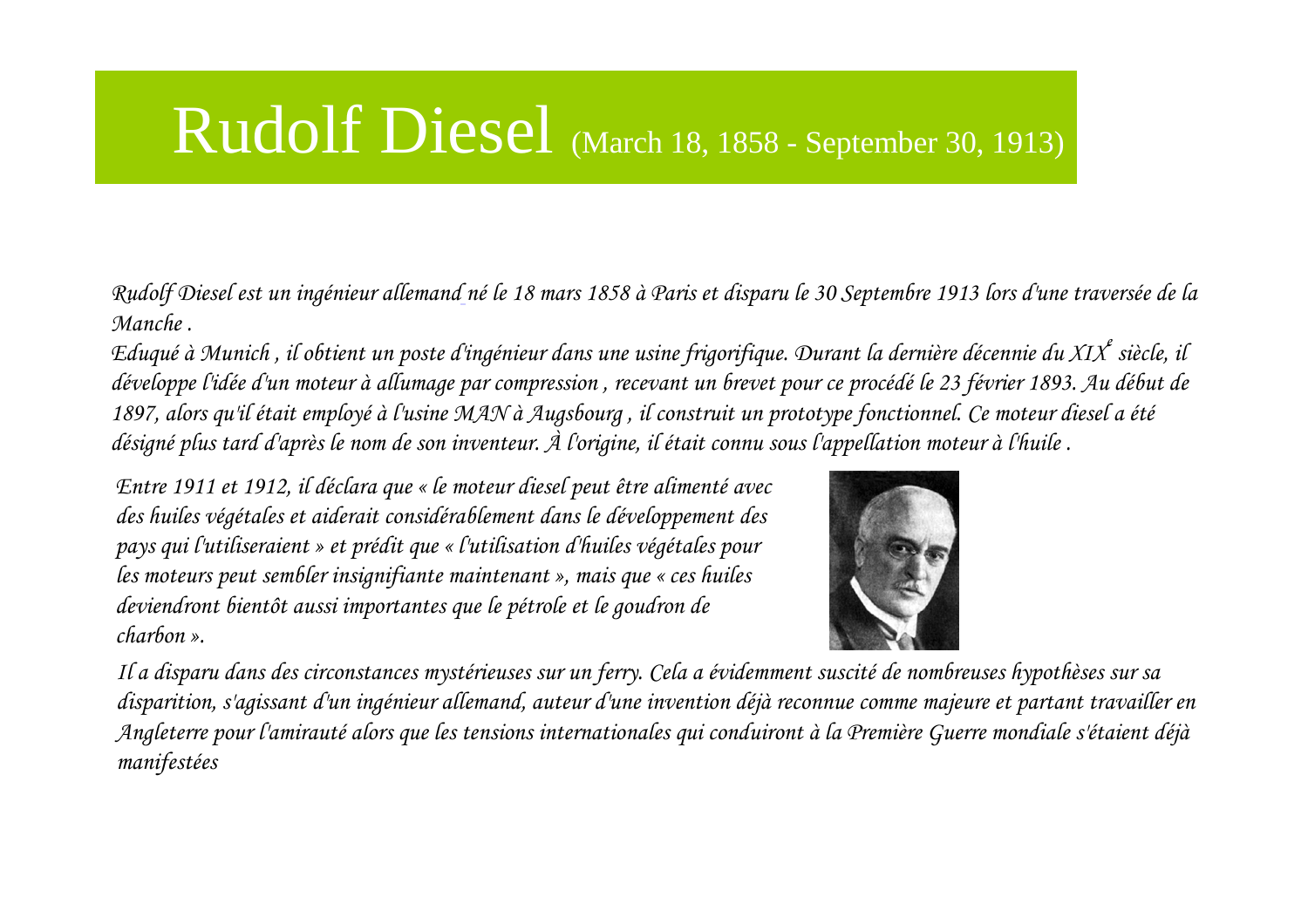## Rudolf Diesel (March 18, 1858 - September 30, 1913)

Rudolf Diesel was a German engineer born March 18, 1858 in Paris, disappeared Sept. 30, 1913 during a Channel crossing. Educated in Munich, he got a job as an engineer in a refrigeration plant. During the last decade of the nineteenth century, he developed the idea of a compression ignition engine, receiving a patent for this process 23 February 1893. In early 1897, while employed at the plant MAN in Augsburg, he built a working prototype. This diesel engine was later named after the name of its inventor. Originally it was known as motor oil.

Between 1911 and 1912, he declared that "the diesel engine can be fed with vegetable oils and would help considerably in developing countries who would use it" and predicted that "the use of vegetable oils for engine may seem insignificant now "but that " these oils will soon become as important as petroleum and coal tar. "



He disappeared under mysterious circumstances on a ferry. This has obviously generated many hypotheses about its disappearance, the case of a German engineer, inventor of an invention already recognized as a major and going to work for the Admiralty in England, so that international tensions leading up to World War I already apparent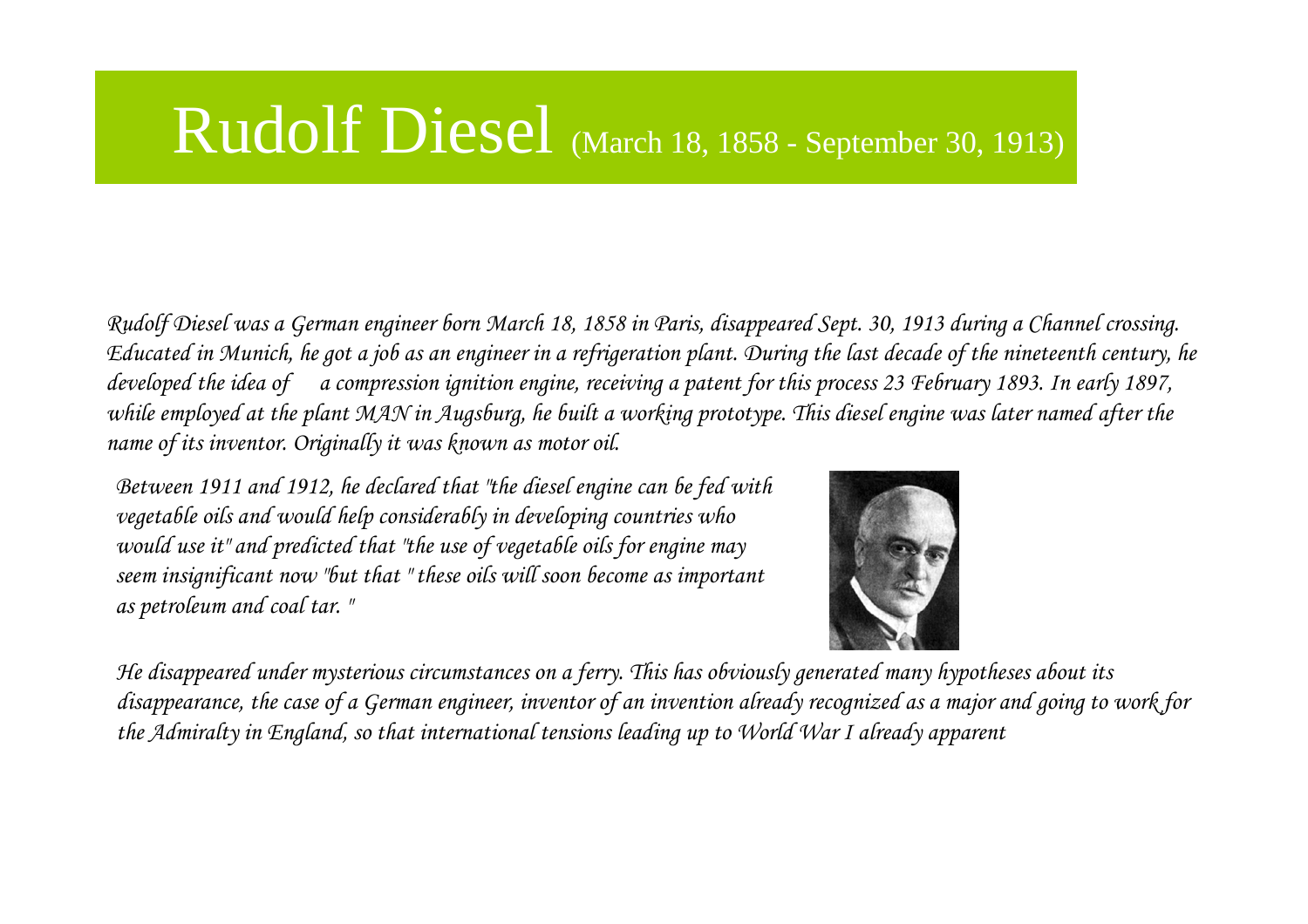## 1919: Biodiesel to Petrodiesel

En 1919, Cummins Clessie L, un mécanicien-inventeur a acheté les droits de fabrication du moteur<br> de fabrication du moteur achienne de fabrication de fabrication du moteur de fabrication du moteur diesel de la licence né de licence néerlandaise erlandaise Hvid avec l'investissement de William Irwin avec de William Irwin Glanton Glanton. Il a immédiatement commencé à travailler sur les problèmes qui avaient été inhérentes à la conception<br>les les les les problements de la conception de la conception la conception la conception la conception la con depuis le début de sa taille, poids, et de l'instabilité créée par l'huile. Cummins a vite développé un<br>Cummins de la cummination de la cum de la cummination de la cummins a vite développé un système de disque unique qui mesure le carburant injecté Comme les autres moteurs.<br>Comme les autres moteurs. Moteur Cummins ont été les moteurs stationnaires et son marché principal a été l'industrie<br>... maritime.

In 1919 Clessie L Cummins, a mechanic-inventor has purchased manufacturing rights to the inventor  $\hat{a}$ diesel engine from the Dutch licensor Hvid engine Dutch Hvid with the investment of William with the investment of William the William Glanton GlantonGlanton Irwin. He Irwin. immediately began working on the problems which had been inherent in the design since its inception size, weight, and instability created by the oil. Cummins soon developed a single disk. system that measured the fuel injected Like the other engines.

Cummins' motor were stationary engines and his main market was the marine industry.